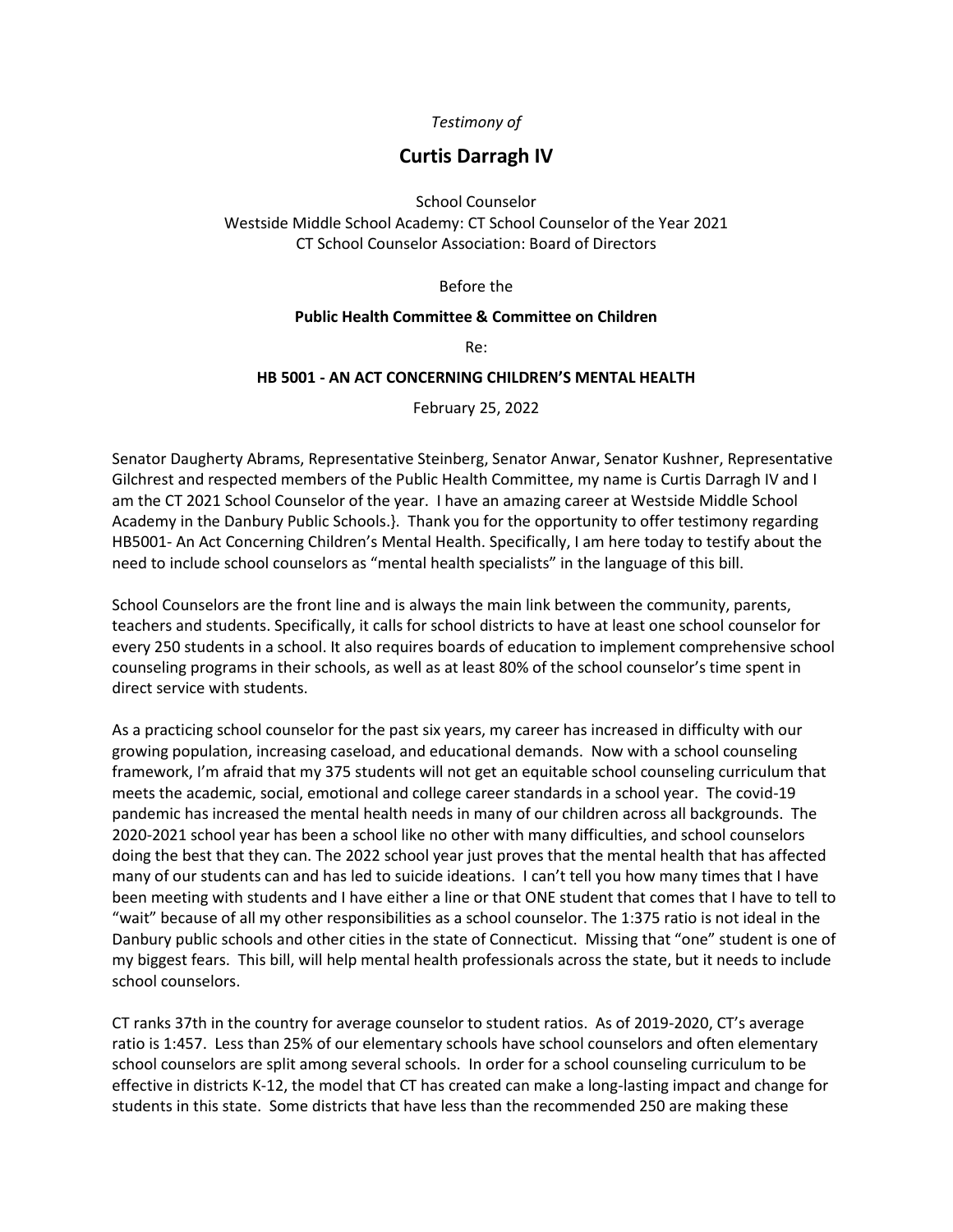changes with their students. Able to give them time and dedication to their needs and families. Students who are on the honor roll, at times, may need that trusted adult they can go to in their building. With the New England Association of Schools increasing the credit requirement for most of our high schools, when it comes to scheduling all of our students, these students should not have to choose classes on their own, they should always have an individualized meeting with their school counselor, not only to discuss academics, but goals, interventions, and college/career planning more than once a year. These types of meetings create trust, bonding, and relationship building within the four walls of any school counselors office. If you're going to give me students, you can bet I will bring out the best of those students and turns those weaknesses into strengths in these growing times of middle school.

School counselors in K-12 are trained to identify gaps for our students through data collection and analysis. We identify where the needs are and through tier I, develop classroom lessons that are delivered to all students. We can create a tier II level of need for those students who benefit from small group instruction and if necessary provide tier III instruction to students who may need more than 1:1 attention over a short period of time.

School counselors play as a "link" to all students, parents, administrators, teachers, stakeholders and other services to determine what the needs are for our students. If we were to start early in elementary school, school counselors can provide lessons in the academic and social emotional domains, but also start with introducing students to career development. Whether that be college, the trades, or the military, school counselors can bring the best in every child that walks through those halls. Counselors also are spending more and more time meeting the social emotional needs of our students. According to a recent report put out by the Center for Disease Controls (CDC), the rate of suicide is up 76% over the last decade within the 10-24-year-old age group. We are seeing a great increase in anxiety and depression diagnosis with our students, as well as a rise in special education referrals.

School counselors are trained to recognize mental health concerns with our students, provide short term counseling and regular check-ins with students who need it, and to work to provide preventative services within the classroom to all students. School counselors are vital to the ever-changing global world of education.

School counselors are needed now more than ever in the state of Connecticut. We need more of them in our high schools, middle schools and even our elementary schools. Connecticut needs to reshape the way we handle the growing needs of our children in this state. We need to start thinking of the future and the long-term effects school counselors can make on children, because the covid-19 pandemic will have lingering effects on our students and their families, and they are the ones that matter when it comes to this topic. What are we going to do for them? The CSCA has developed a framework that has been adopted by the CSDE. Now, school districts need to start implementing it and paving the road for what school counselors can do for their schools.

I come here representing and speaking for our middle school population, on behalf of CSCA and on behalf of Danbury. I am happy to work with the education committee, and anyone else on ways to provide long term funding for the addition of school counselors in our schools. CSCA has a few ideas of how we believe this can happen and would welcome any further discussion around this. I am asking the Public Health Committee to please amend the language in section 18 of this bill to include school counselors as part of the definition of 'school mental health specialists. Thank you for your time and consideration.

Sincerely, Curtis Darragh IV/CT School Counselor of the Year